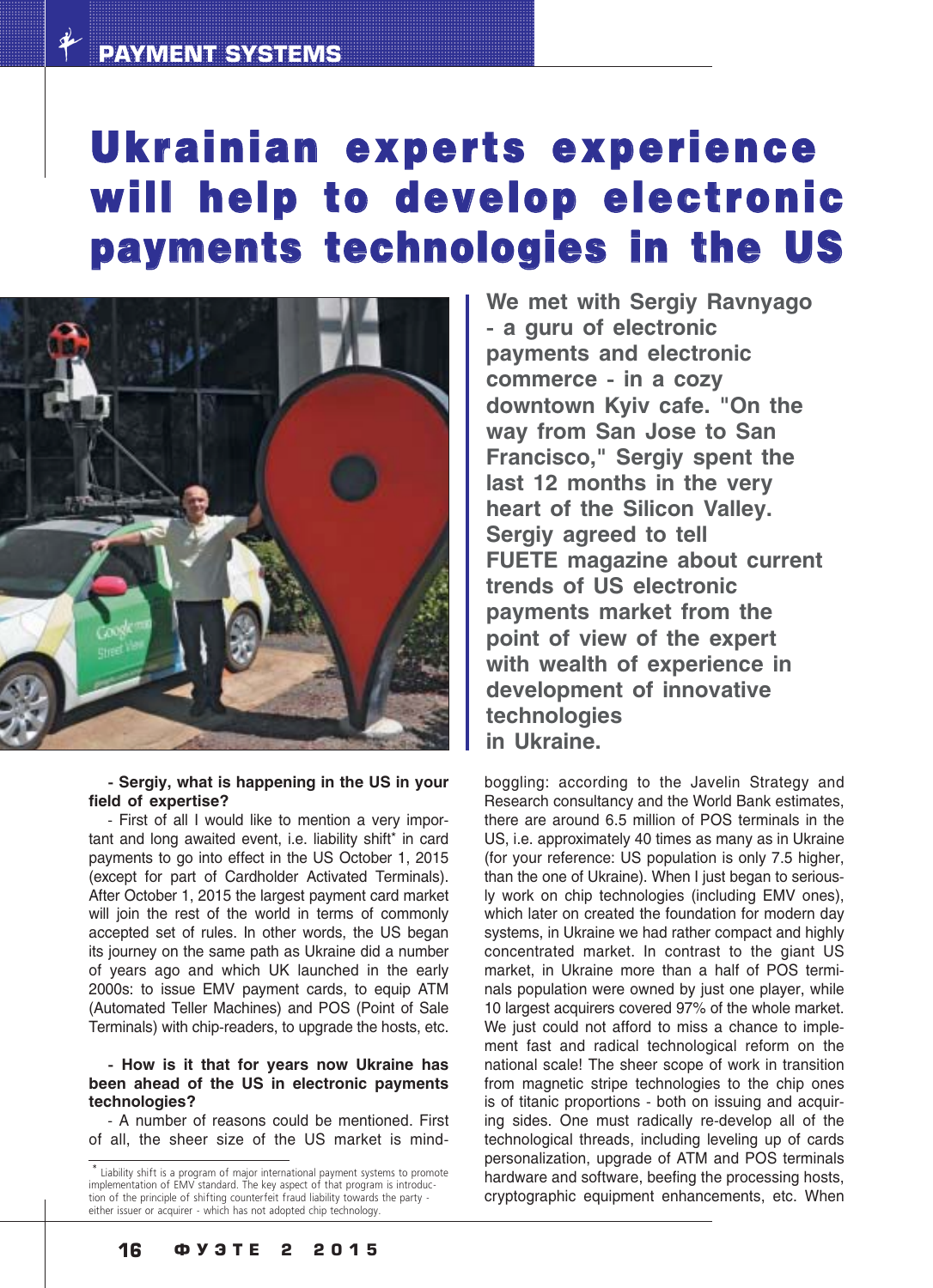this mega scale project was launched, I was in charge of getting all technology elements perfectly aligned, as well as making decisions on all key issues - beginning with macro parameters, including VisaNet (which connected issuers' hosts with acquirers' terminal equip ment) settings, and down to micro parameters of certain card products issuance like regimes of operations, etc. Even though it was a very complex endeavor, we succeeded in all aspects of implementation of absolute ly new to Ukraine standards, including unique techno logical solutions which we had to invent, test and launch on the fly. Secondly, US market participants believed for quite a while that they would manage to resolve the problems of fraud and personal data theft, while holding to magnetic stripe technology platform. Unfortunately, their hopes did not come true. The third and probably the main reason is that Ukraine is very rich with well-educated people with huge appetite for innovative technologies. Due to that, the growth in numbers of experts in chip based electronic payments technologies domain has been explosive. While in 2003 there were around 5 of us who managed to go through the 4 volumes of EMV standard and tons of ISO 8583 manuals as well as other related documents, today we have thousands of such professionals in Ukraine.

## **Does the US have enough experts for taking on similar revolutionary tasks?**

 Well, lack of experts in electronic payments technology domain in the US seems to be serious and getting more acute with each coming month. The market includes around 7 thousand of banks (I mean banks, not branches; the total number of bank branches is about 100 thousands) and almost 28 million of non-financial companies. All of them will have to re-design their systems so that they could handle chip technologies based on EMV standard. It will take thousands of experts who cannot be trained overnight. The only plausible solution for such a problem is to invite experts from other countries who have made the change, including Ukraine. Without a doubt, many experts from Ukraine would be extreme ly useful in the US. However, even the most inten sive import of technology expertise as evidenced by my experience of similar endeavor in Ukraine, would not probably allow to build ubiquitous environment for EMV card acceptance in the US earlier than 2019. One of the significant complications lies in overlap ping of the two major technology revolutions: imple mentation of EMV chip standard and migration of electronic payments functionality from plastic cards to mobile phones.

## **What is happening in mobile payments technology domain?**

 Well, in mobile payments technology domain Ukraine seems to be significantly ahead of the US.

## **Which problems have you a pioneer of mobile payments technologies encountered while successfully taking over the Ukrainian market?**

- In Ukraine we began to experiment with mobile devices based payments a number of years ago. We, a group of enthusiasts from several banks, processing companies and vendors where I often had to play a role not only of a technology expert but of a pivotal coordinator of the whole endeavor. We tried and tested all of the existing technologies of the day: mobile payWave, mobile PayPass, MOTAPS, etc. In addition to that, we developed a number of our own unique technologies (I even had to use one of my personal inventions, patented during my post graduate studies). Among everything else, I was involved in the design and implementation of all of the significant elements of technology. First of all, ones related to POS terminals for mobile payments acceptance, NFC controllers and software for mobile phones, host based solutions and lots of other - and less visible things - like HSM (Hardware Security Module) upgrades, etc. At the end of the day, all of them composed the national system of mobile payments - one of the most advanced in the world. On the issuing side, we developed the products, analo gous to Apple Way and Android Pay, way ahead of the US and other countries. In addition to that we creat ed one of the world's most advanced environments for mobile payments acceptance: in Ukraine more than 50% of POS terminals now process NFC transactions, while in the US - around 4%. In Kyiv subway you can pay for your transit with NFC capable mobile phone there are only 5 such cities in the world. It was a gargantuan job from start to finish, but its result was worth the efforts devoted to the nationwide project of world wide importance. Indeed, mobile transactions are becom ing ever more important part of electronic payments, since mobile devices became seemingly indispensable to daily routines of people, especially the ones, born after 1980. That is probably why, in the US the volumes (in terms of transactions numbers) grow rapidly, while the ones of practically all of other financial services decline year on year. That is why Ukrainian experts in mobile payments technology experience will be not less valuable for the US market players in coming years, then the one in EMV domain.

## **Even more so, since there are ever more players in the electronic payments domains…**

 Absolutely, according to AngelList web site, there are more than 4,000 financial technology startups, mostly US based, and billions of dollars have been invested into their business, while invest ment volumes continue to increase. They will all need to employ experts who possess knowledge and experience in implementing complex technolo gy solutions. The pros from Ukraine would have enough challenges to take on.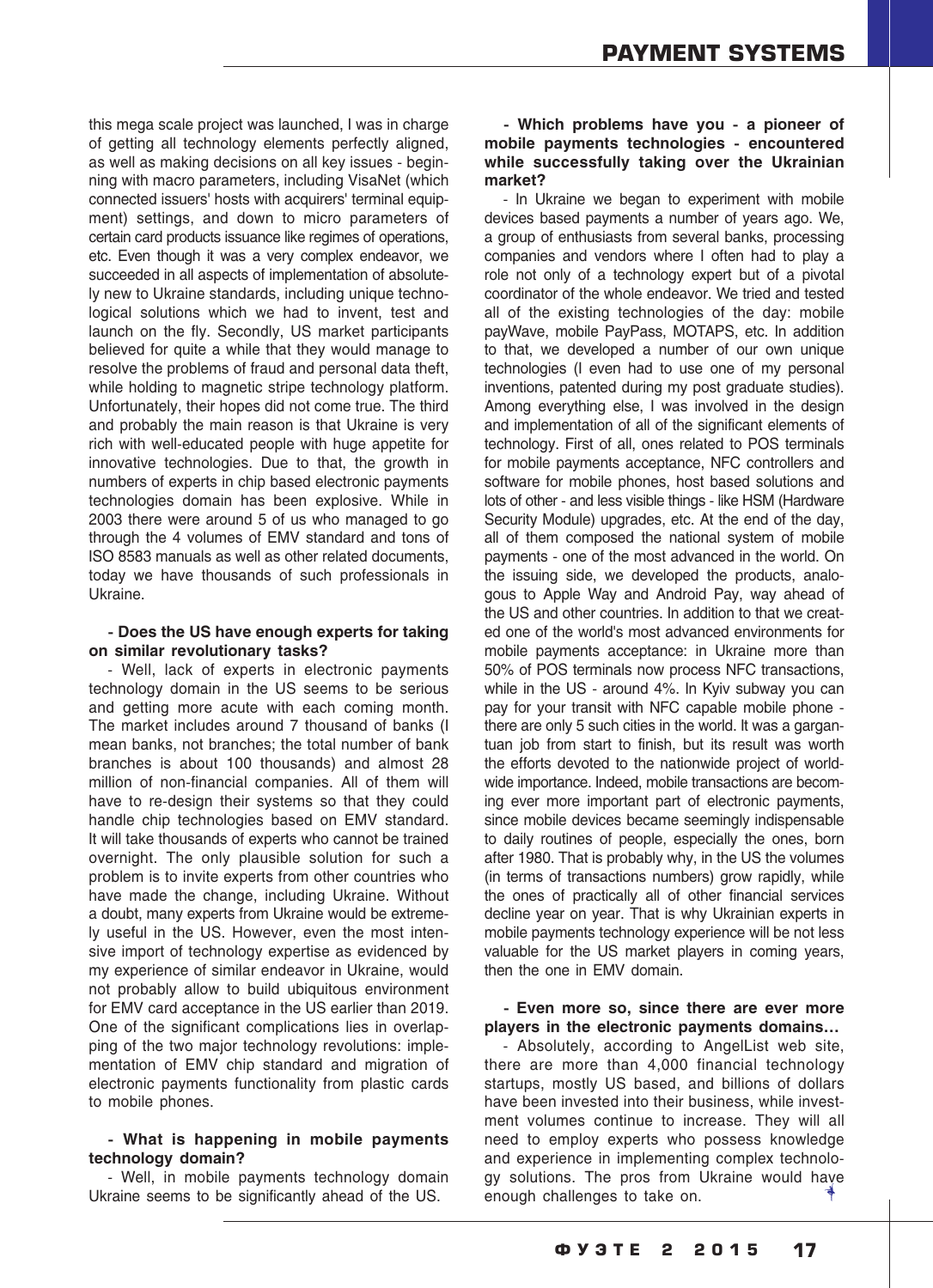# Опыт украинских экспертов поможет развитию технологий электронных платежей в США



 **Что сегодня происходит в США в Вашей любимой предметной области, Сергей?**

- Первое, о чем хочется упомянуть, - очень знаковое и долгожданное событие - перенос ответственности\* по карточным платежам в США с 1 октября текущего года (за исключением части устройств самообслуживания). Теперь самый большой карточный рынок в мире присоеди-

**С гуру электронных платежей и интернет коммерции Украины Сергеем Равняго мы встретились в уютном кафе в центре Киева. "По дороге из Сан Хосе в Сан Франциско" последние 12 месяцев он прожил в самом сердце Силиконовой Долины Сергей согласился рассказать журналу ФУЭТЕ о тенденциях развития рынка электронных платежей США с точки зрения эксперта, имеющего богатый опыт внедрения инновационных технологий в Украине.**

нится к системе правил, общепринятых на остальной части планеты. Другими словами, США наконец-то начали серьезно двигаться по тому же пути, который Украина прошла несколько лет назад, а например Великобритания - в самом начале 2000-х, а именно: эмитировать EMV-карточки, устанавливать чип-ридеры на POS-терминалы и банкоматы, дорабатывать хосты и т.п.

 **Как получилось, что наша страна в раз витии технологий электронных платежей опе редила США на много лет?**

 $*$  Перенос ответственности - программа, осуществляемая международными платёжными системами, для продвижения EMV стандарта. Ключевым положением программы является внедрение принципа переноса ответственности по несанкционированным операциям на участника, будь то эквайер или эмитент, не обеспечившего внедрение чиповой технологии.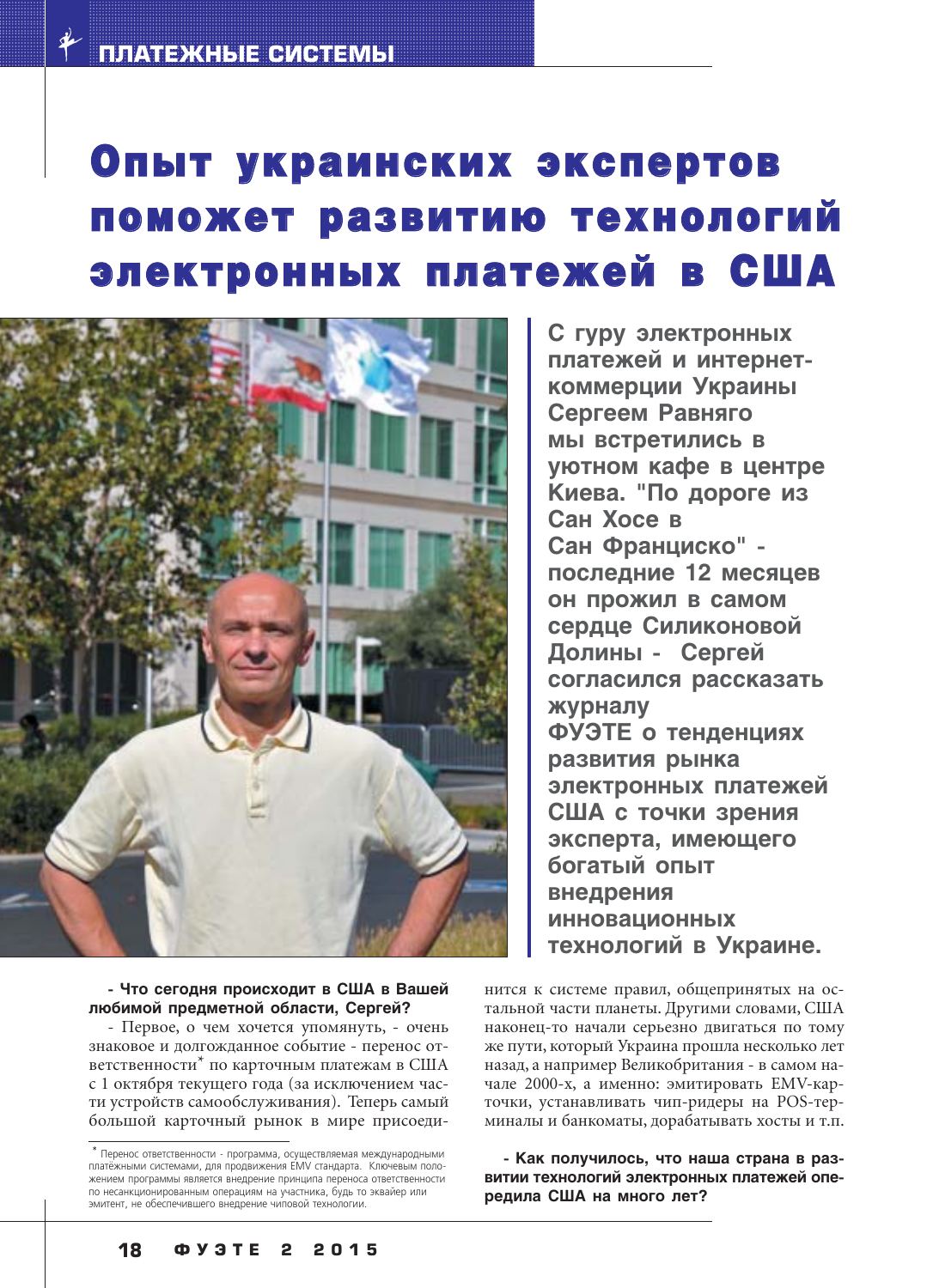- Можно упомянуть целый ряд причин. Вопервых, размеры американского рынка просто потрясают воображение: по оценкам компании Javelin Strategy and Research, а также Мирового Банка, в США сейчас используются порядка 6,5 млн POS-терминалов, то есть приблизительно в 40 раз больше, чем в Украине (для справки: численность населения США приблизительно в 7,5 раз больше численности населения Украины). Когда я только начал серьезно заниматься разработками в области чиповых технологий (включая EMV), которые впоследствии заложили фундамент для нынешних систем, в Украине в нашем распоряжении был достаточно компактный и высококонцентрированный рынок. В отличие от гигантского рынка США, в Украине более половины парка POS-терминалов принадлежало одному игроку, а первые 10 эквайеров покрывали 97% рынка. Мы просто не могли упустить шанс провести быструю и радикальную технологическую реформу национального масштаба!

**... знаковое и долгожданное событие перенос ответственности\* по карточным платежам в США с 1 октября текущего года (за исключением части устройств самообслуживания)**

Объем работы при переходе от технологий магнитной полосы к чиповым поистине титанический - и на стороне эмиссии, и на стороне эквайринга: коренным образом перерабатываются все технологические цепочки, включая персонализацию карт, доработку железа и программного обеспечения POS-терминалов банкоматов, процессинговых хостов, оборудования шифрования и т.п. Когда начинался этот мегапроект, я отвечал за слаженную работу всех технологических элементов и принимал решения по всем ключевым вопросам - от макропараметров, включая настройки для сети VisaNet, соединявшей эмитентские хосты и терминальное оборудование между собой, до микропараметров эмиссии конкретных карточных продуктов, режимов их работы и т.п. Хотя это была сверхсложная затея, мы преуспели во всех аспектах внедрения совершенно новых для Украины стандартов, включая уникальные технические решения, которые пришлось на ходу придумывать, тестировать и запускать.

Во-вторых, участники рынка США очень долго верили, что им удастся справиться с проблемами мошенничества и воровства персональных данных, оставаясь на технологической платформе магнитной полосы. К сожалению, эти надежды не оправдались.

**Дефицит экспертов в области электронных платежей в США уже очень серьёзен и становится всё более острым с каждым месяцем.**

Третье, и пожалуй, самое главное - Украина очень богата высокообразованными людьми с огромным аппетитом к технологическим инновациям. Благодаря этому рост количества экспертов в области чиповых технологий электронных платежей был взрывообразным: если в 2003-м нас было около 5 человек - тех, кто осилил 4 тома стандарта EMV плюс тонны документации по ISO 8583 плюс прочую необходимую информацию, то сейчас таких людей в Украине тысячи.

### **А достаточно ли в США экспертов для решения таких революционных задач?**

- Дефицит экспертов в области электронных платежей в США уже очень серьёзен и становится всё более острым с каждым месяцем. В стране - около 7 тысяч банков (именно банков, а не отделений; отделений - около 100 тыс.) и почти 28 миллионов небанковских юридических лиц. Им нужно перестроить свои системы под работу с чиповыми технологиями стандарта EMV, для чего потребуются тысячи экспертов, которых невозможно быстро подготовить. В такой ситуации единственное решение - приглашать специалистов из других стран, включая Украину. Вне всякого сомнения, многие эксперты из Украины были бы чрезвычайно полезны в США. Но даже самый интенсивный импорт технологической экспертизы, как показал наш опыт подобных преобразований в Украине, вряд ли позволит построить всеобъемлющую среду приема карт EMV на американском рынке раньше 2019 года. Одним из осложняющих факторов является наложение двух технологических революций: перехода к чиповым стандартам EMV и миграции функциональности электронных платежей из карт в мобильные телефоны.

 **А как обстоят дела в области техноло гий мобильных платежей?**